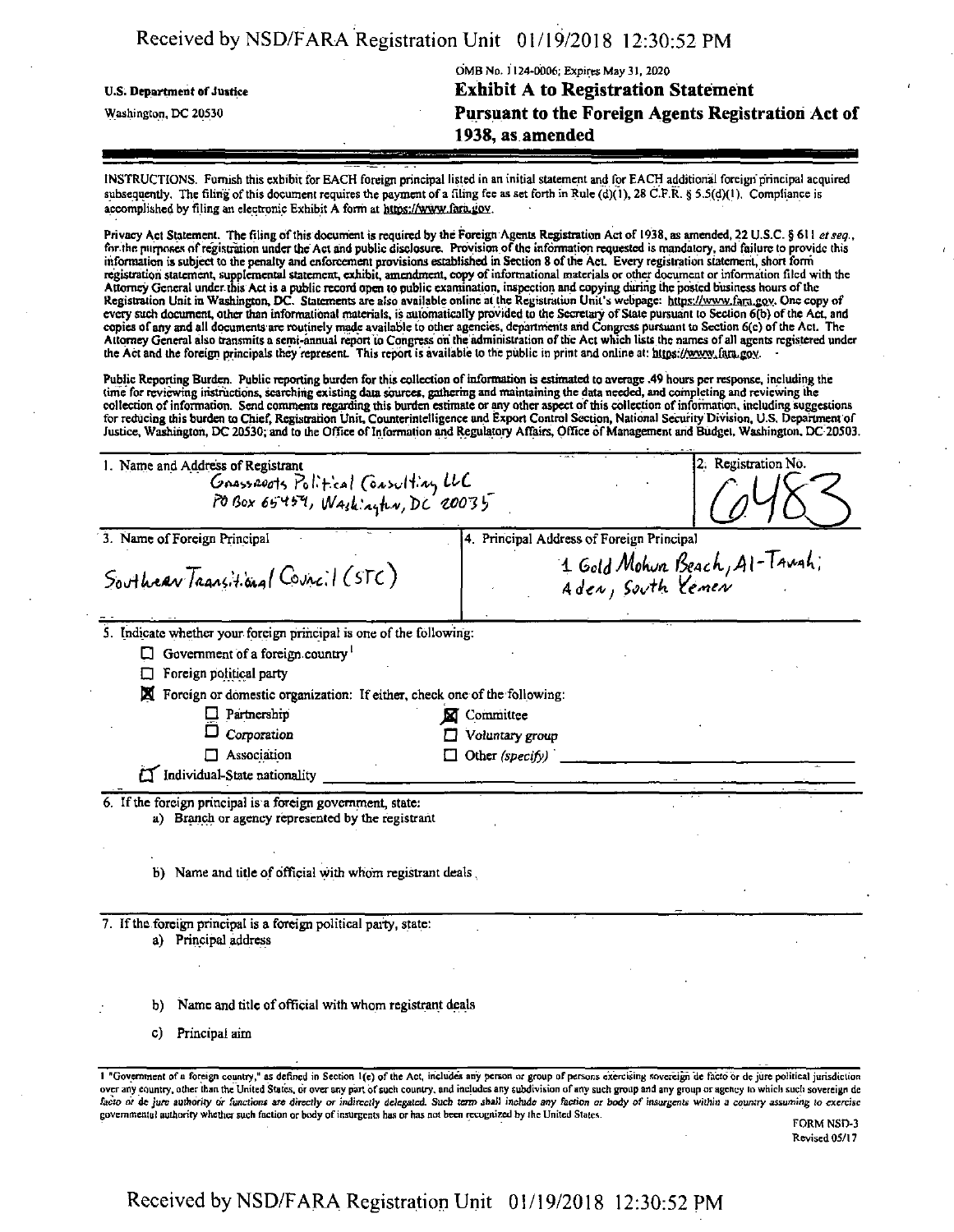| 8. If the foreign principal is not a foreign government or a foreign political party:<br>a) State the nature of the business or activity of this foreign principal.<br>The mission of the STC is centened on achieving the aspiration of the |                           |
|----------------------------------------------------------------------------------------------------------------------------------------------------------------------------------------------------------------------------------------------|---------------------------|
| people of South Anabia (South Yenen) to regnin their sovereignty and<br>independence, and build their federal state on all of its termifories                                                                                                |                           |
|                                                                                                                                                                                                                                              |                           |
| b) Is this foreign principal:                                                                                                                                                                                                                |                           |
| Supervised by a foreign government, foreign political party, or other foreign principal                                                                                                                                                      | Yes $\Box$ No $\Box$      |
| Owned by a foreign government, foreign political party, or other foreign principal                                                                                                                                                           | Yes □ No 図                |
| Directed by a foreign government, foreign political party, or other foreign principal                                                                                                                                                        | Yes $\Box$ No $\boxtimes$ |
| Controlled by a foreign government, foreign political party, or other foreign principal                                                                                                                                                      | Yes □ No 的                |
| Financed by a foreign government, foreign political party, or other foreign principal                                                                                                                                                        | Yes □ No 囟                |
| Subsidized in part by a foreign government, foreign political party, or other foreign principal                                                                                                                                              | $Yes \Box No \times$      |

9. Explain fully all items answered "Yes" in Item 8(b). *(If additionalspace is needed, afull insertpage must be used.)*

10; Ifthe foreign principal is an organization and is not owned or controlled by a foreign government, foreign political party or other foreign principal, state who owns and controls it. . , , <sup>i</sup> *,* ,, is *<sup>i</sup> , a <sup>a</sup> <sup>i</sup>* Tkt G)\*\*;/ *(&£>* R *-AM+Aqed 6^ H r/ici.cM,* A (zubaid), and its (zur) leading membens of the presidium committee.

#### **EXECUTION**

In accordance with 28 U:S.C. § 1746, the undersigned swears or affirms under penalty of perjury that he/she has read the information set forth in this Exhibit A to the registration statement and that he/she is familiar with the contents thereofand that such contents are in their entirety true and accurate to the best of his/her knowledge and belief.

| Date of Exhibit A | Name and Title                      | Signature |
|-------------------|-------------------------------------|-----------|
| Janviny 1, 2018   | Dinecton (GPCLLC)<br>Daniel Fanaci, |           |

Received by NSD/FARA Registration Unit 01/19/2018 12:30:52 PM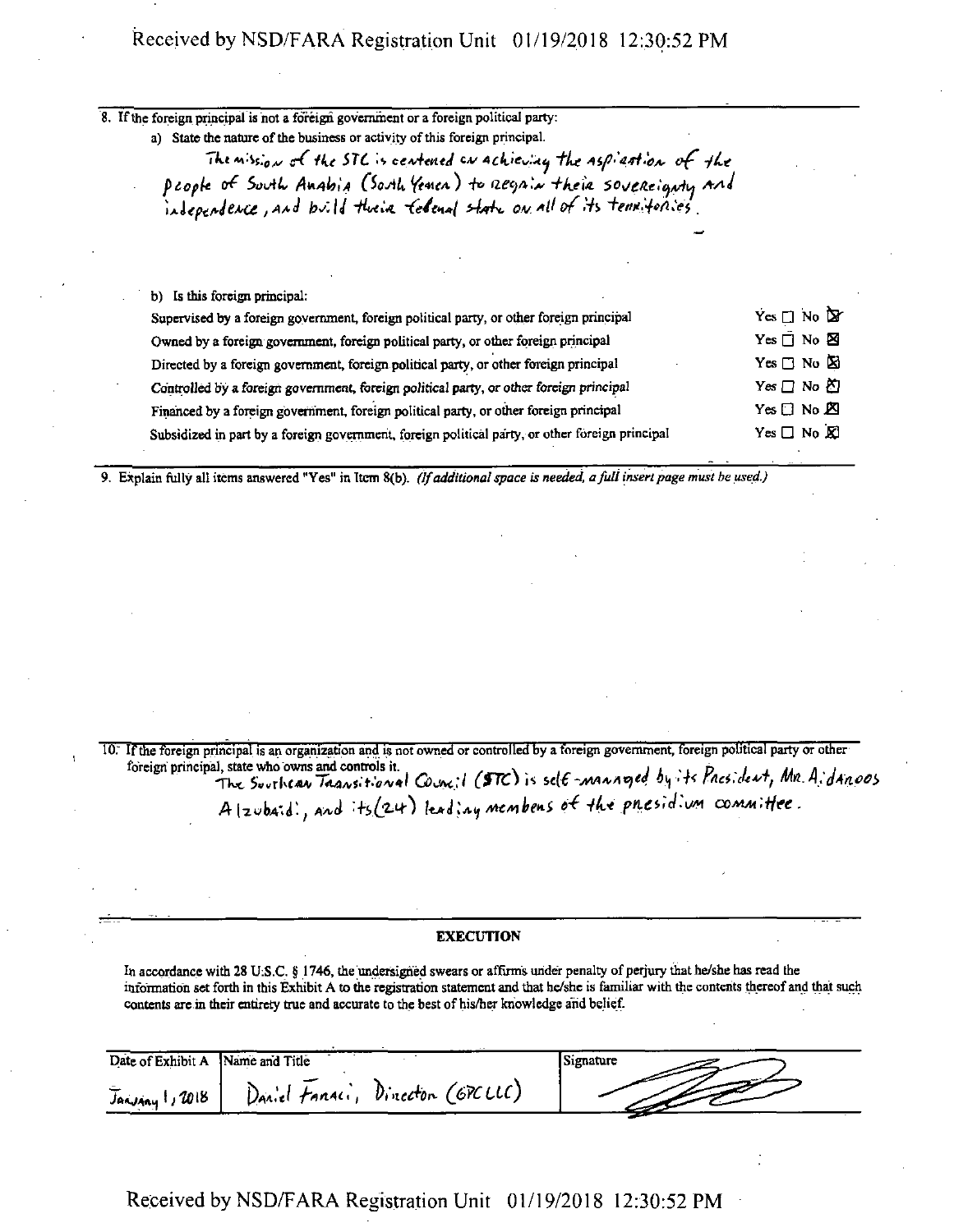| Received by NSD/FARA Registration Unit 01/19/2018 12:30:52 PM |  |  |
|---------------------------------------------------------------|--|--|
|---------------------------------------------------------------|--|--|

OMB No. 1(24-0004; Expires May 31,2020 U.S. Department of Justice **Exhibit B to Registration Statement** Washington, DC 20530 **Pursuant to the Foreign Agents Registration Act of** 1938, as amended

INSTRUCTIONS. A registrant must furnish as an ExhibitB copies of each written agreement and the terms and conditions of each oral agreement with his foreign principal, including all modifications of such agreements, or, where no contract exists, a full statement of all the circumstances by reason of which the registrant is acting as an agent of a foreign principal. Compliance is accomplished by filing an electronic Exhibit B form at https://www.tara.gov.

Privacy Act Statement. The filing ofthis document isrequired forthe Foreign AgentsRegistration Act of 1938, as amended. 22 U.S.C. <sup>5</sup> 611 *et xeq.,* for the purposes of registration under the Act and public disclosure. Provision of the information requested is mandatory, and failure to provide the information is subject to tbic penally and enforcement provisions established in Section 8 ofthe Act. Every registration statement, short form registration statement, supplemental statement, exhibit, amendment, copy ofinformational materials or other document orinfonnation filed with the Attorney General under this Act is a public record open to public examination, inspection and copying during the posted business hours of the<br>Registration Unit in Washington, DC. Statements are also available online at the every such document, other than informational materials, is automatically provided to the Secretary of State pursuant to Section 6(b) of the Act, and copies ofany and all documents are routinely made available to other agencies, departments and Congress pursuant to Section 6(c) ofthe Act The Attorney General also transmits a semi-annual report to Congress on the administration of the Act which lists the names of all agents registered under the Act and the foreign principals they represent. This report is available to the public in print and online at: https://www.fara.gov.

Public Reporting Burden. Public reporting burden for this collection of information is estimated to average .33 hours per response, including the time for reviewing instructions,searching existing data sources, gathering and maintaining (he data needed, and completing and reviewing (he collection of information. Send comments regarding this burden estimate or any other aspect of this collection of information, including suggestions for reducing this burden to Chief, Registration Unit, Counterintelligence and Export Control Section, National Security Division,-U.S. Department of Justice, Washington, DC 20530; and to the Office of Information and Regulatory Affairs, Office of Management and Budget, Washington, DC 20503.

1. Name of Registrant

Gaassacots Political Consulting  $UC$ 

2. Registration No.

3. Name of Foreign Principal

Southeran Transitional Council (STC)

Check Appropriate Box:

- The agreement between the registrant and the above-named foreign principal is a formal written contract. If this box is checked, attach a copy of the contract to this exhibit.
- 5.  $\Box$  There is no formal written contract between the registrant and the foreign principal. The agreement with the above-named foreign principal has resulted from an exchange of correspondence. If this box is checked, attach a copy of all pertinent correspondence, including a copy ofany initial proposal which has been adopted by reference in such correspondence.
- $6.$   $\Box$  The agreement or understanding between the registrant and the foreign principal is the result of neither a formal written contract nor an exchange of correspondence between the parties. If this box is checked, give a complete description below of the terms and conditions of the oral agreement or understanding, its duration, the fees and expenses, if any, to be received.
- 7. Describe fully the nature and method of performance of the above indicated agreement or understanding.

The acy; stant will provide political guidance and stanteric advectory services  $V = \frac{1}{2} \int_{0}^{2} \frac{1}{2} \int_{0}^{2} \frac{1}{2} \int_{0}^{2} \frac{1}{2} \int_{0}^{2} \frac{1}{2} \int_{0}^{2} \frac{1}{2} \int_{0}^{2} \frac{1}{2} \int_{0}^{2} \frac{1}{2} \int_{0}^{2} \frac{1}{2} \int_{0}^{2} \frac{1}{2} \int_{0}^{2} \frac{1}{2} \int_{0}^{2} \frac{1}{2} \int_{0}^{2} \frac{1}{2} \int_{0}^{2} \frac{1}{2} \int_{0}^{2} \frac{1}{2} \$ ma the United Hates Congress on peans or SIC. In addition,

> FORM NSD-4 Revised 05/17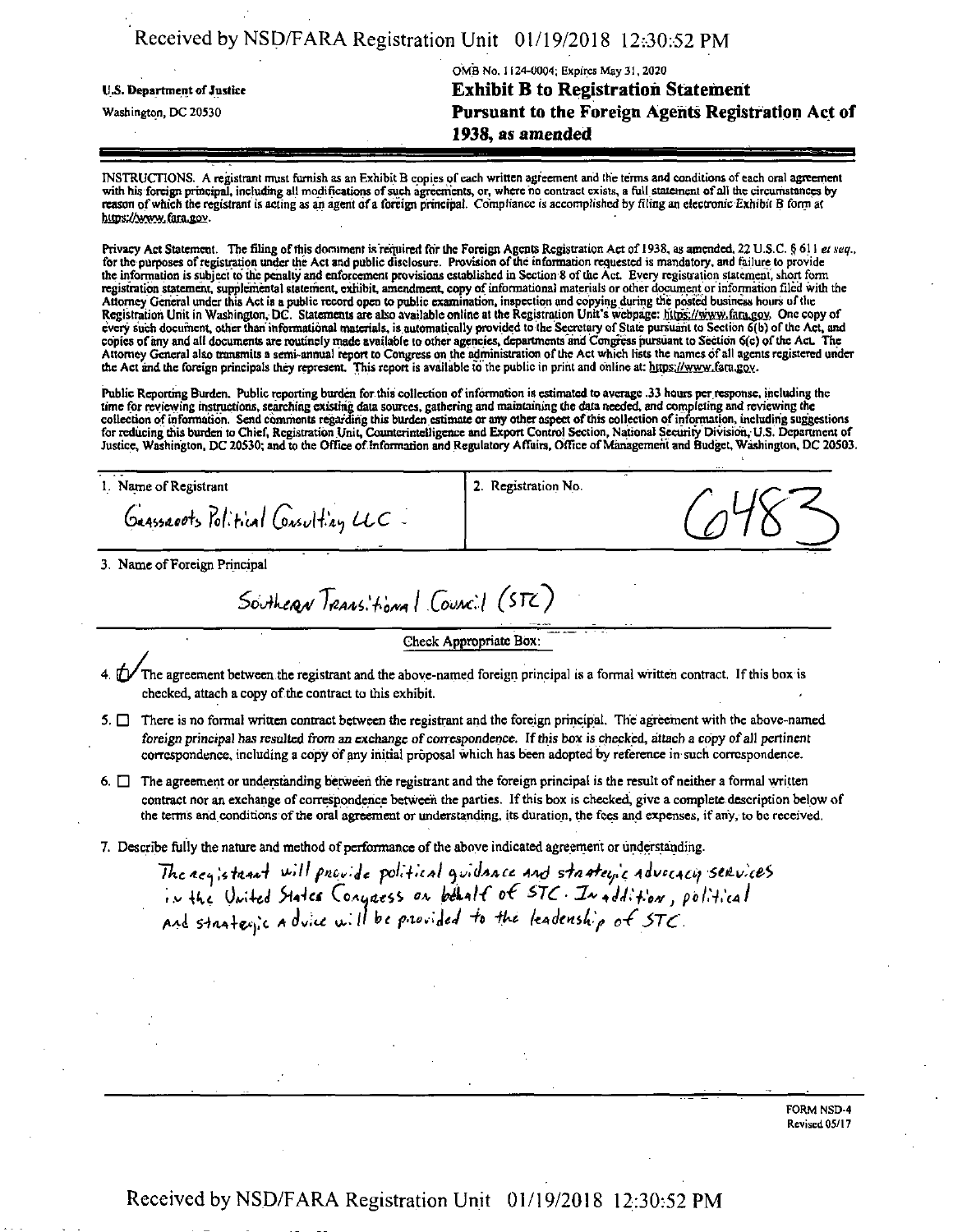8. Describe fully the activities the registrant engages in or proposes to engage in on behalf of the above foreign principal. The negistnant will provide political and stanley's Advice to the STC. The negistrant will advocate on behalf of the STC in the U.S. Congress. The advocacy and advice provided by the newstanant ane solely intended to assist the STC in its their soveneignty and independence, and ae build their fedenal state on all  $s$  their tennitories.

9. Will the activities on behalf of the above foreign principal include political activities as defined in Section 1(0) of the Act and in the footnote below? Yes  $\mathbb X$ No  $\square$ 

If yes, describe all such political activities indicating, among other things, the relations, interests or policies to be influenced together with the means to be employed to achieve this purpose.

Stantagic advocacy by the negistaant on behalf of the STC via lobbying in the United States Conyness will thanspine. The lobbying efforts will be to educate Membeus of Congness and their stoff neganding the STC and their goals. Also, to solicit supposed for the STC and the poople of South Yemen to negate their Sovereignty and independence. The aggistriant will lobby, provide informational

#### **EXECUTION**

In accordance with 28 U.S.C. § 1746, the undersigned swears or affirms under penalty of perjury that he/she has read the information set forth in this Exhibit B to the registration statement and that he/she is familiar with the contents thereof and that such contents are in their entirety true and accurate to the best of his/her knowledge and belief.

| Date of Exhibit B | Name and Title | Signature           |  |
|-------------------|----------------|---------------------|--|
| 2018<br>Arvany    | 1404<br>FAndc  | Denector, $6$ $R11$ |  |

Footnote: "Political activity," as defined in Section 1(o) of the Act, means any activity which the person engaging defenves will, or that the person intends to, in any way influence any agency or official of the Governmen domestic or foreign policies of the United States or with reference to the political or public interests, policies, or relations of a government of a foreign country or a foreign political party.

### Received by NSD/FARA Registration Unit 01/19/2018 12:30:52 PM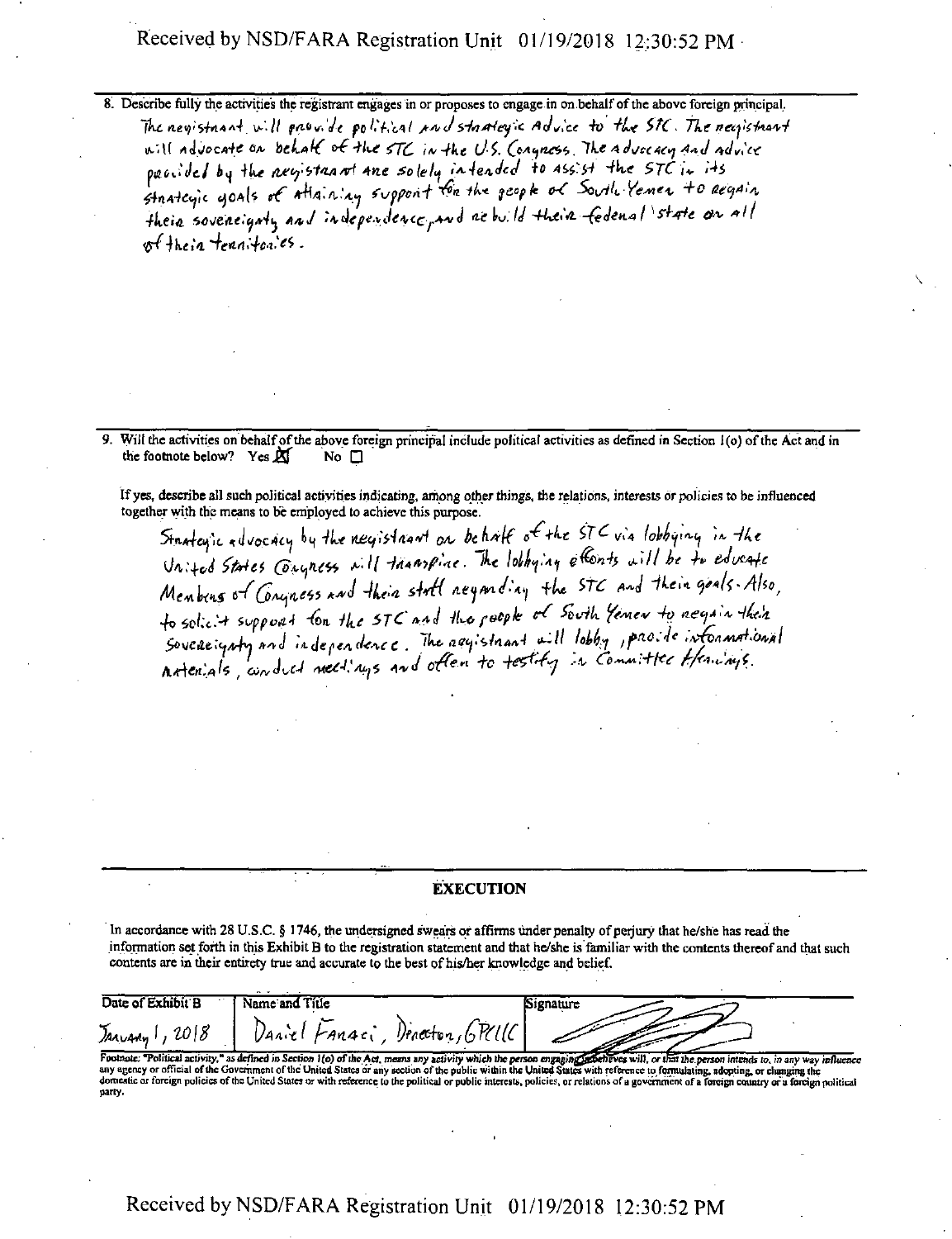

#### Grassroots Political Consulting LLC

**P.O.Box 6S4S9**

**Washington, D.C. 20035** 

**Cell: (202) 642-3977**

Email: dan@grassrootspc.com

www.grassrootspc.com

#### Consulting Services Contract

Daniel Farad orthe assigned Designated Entity, Grassroots Political Consulting LLC (herein after referred to as the "CONSULTANT") of Alexandria, Virginia, does contract with Southern Transitional Council (i.e. STC) (herein after referred to as "THE CLIENT"] to provide political and strategic consulting services in consideration for a monthly retainer payment of fifteen thousand dollars (\$15,000.00 USD) paid to the CONSULTANT for a  $(12)$ month term beginning on January 1,2018. Total payments at the conclusion ofthe contract will be in the amount of one hundred eighty thousand dollars (\$180,000.00 USD). The official terms ofthe contract are to begin on January 1,2018 and continuing through January 31,2019. An invoice will be remitted from the CLIENT to the CONSULTANT by the 1st day of each month. The initial retainer payment will cover the first two months of services, in the amount of thirty thousand dollars (\$30,000.00 USD), The payments must be received by official check, electronic wire transfer or cash paid on a NET-7 billing cycle. Monthly retainer payments are to be made directly from the CLIENT to the CONSULTANT.

Changes to the agreement may only be made under agreement between the CLIENT and the CONSULTANT. At the conclusion of this contract, on or prior to January 31, 2019, the CLIENT and the CONSULTANT exercise the option to renewand/or revise the terms of this contract for an additional term under agreement between the parties.

Either party mayterminate this Agreementwithout cause upon sixty (60] days written notice. Upon such termination, the CONSULTANT and the CUENT shall be released from any and all further obligations under this Agreement, except that the CLIENT shall be obligated to pay the CONSULTANT its monthly retainer agreement owing to the CONSULTANT through the day on which CONSULTANT'S contract is terminated The CONSULTANT contract obligations shall continue pursuant to the terms and conditions of this Agreement

If the CLIENT or the CONSULTANT early terminates this Agreement without cause as provided in subparagraph (a) above, the CONSULTANT shall receive the equivalent of two (2) months of the CONSULTANT's retainer fees, less deductions required by law.